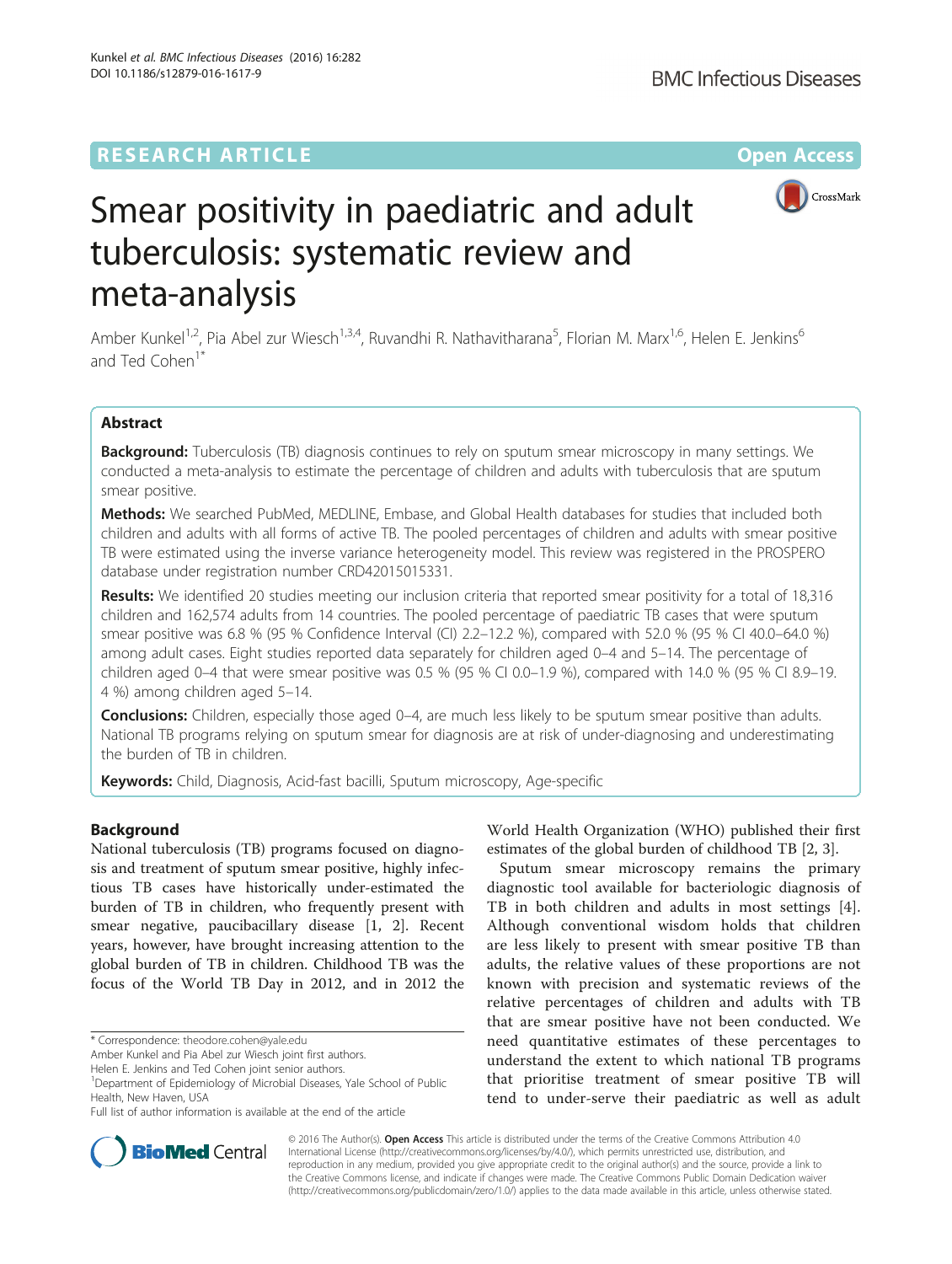populations. These estimates may also be used to more accurately inform the global burden of childhood TB. WHO estimates in 2012 assumed a similar degree of under-diagnosis and underreporting among children and adults. This approach would tend to under-estimate the burden of childhood TB if children are in fact less likely to be smear positive [[3](#page-8-0)]. Jenkins et al. [[5\]](#page-8-0) provided alternative estimates of paediatric and adult rates of smear positivity based on values from studies in Norway and the United States [[6, 7](#page-8-0)]; however, the specific values used in this analysis were subject to some debate [[8, 9\]](#page-8-0).

In this paper, we present a systematic review and meta-analysis of the relative percentages of children and adults with tuberculosis that are sputum smear positive. We also assess the percentage of children that are smear positive by age group  $(0-4 \text{ vs. } 5-14)$ . These percentages will be useful for improving estimates of the global burden of childhood TB and for helping to assess the potential value of more sensitive diagnostic methods in children and adults.

# Methods

The authors followed the Preferred Reporting Items for Systematic Reviews and Meta-Analyses (PRISMA) standards of quality for reporting systematic reviews [[10](#page-8-0)]. The protocol for this study was registered in the PROSPERO database under registration number CRD42015015331 on January 12, 2015, prior to data extraction [[11\]](#page-8-0) and is available in the Additional file [1](#page-7-0).

# Search strategy and selection criteria

We conducted a systematic search of MEDLINE (OvidSP 1946 to November Week 1, 2014), Embase (OvidSP 1974 to November Week 1, 2014), Global Health (OvidSP 1910 to 2014 Week 45), and PubMed online databases. All searches were conducted on November 19, 2014 and all results were limited to English. Our search terms were designed to capture studies about TB that included both children and adults and that attempted to diagnose all forms of TB. We also included search terms intended to capture the range of study designs that we thought could be used to collect data that could inform our estimates. We did not specifically include terms related to sputum smear microscopy to increase the likelihood of finding data from studies for which the sensitivity of smear microscopy was not the primary objective.

We reviewed abstracts from this initial search using a defined set of inclusion criteria. All studies that could not be excluded with certainty based on the information in the abstract were referred for full text review. Our inclusion criteria were as follows. First, all included studies needed to provide primary data on the total number of

those children and adults with smear-positive TB. Studies should have used a cut-off age of 15 years to distinguish between children and adults, with children defined as age <15 years or, if not reported otherwise, ≤15 years. We excluded studies that did not include at least 10 cases of active TB, including at least two children and at least two adults. We also excluded studies that restricted the ages of the included children or adults (e.g. that excluded children age <5 years), did not describe an attempt to diagnose all forms of TB (i.e. pulmonary and extra-pulmonary), or required bacteriological confirmation for TB diagnosis. The latter condition was necessary as bacteriological confirmation may be unavailable for a large proportion of children with TB, reflecting the continued lack of sufficiently sensitive diagnostic tests [[1\]](#page-8-0). Finally, we excluded studies that selected for participant infectiousness or other health statuses or conditions (excepting HIV) that could make the study population unrepresentative of the general population of TB cases. Our complete search strategy is included in the Additional file [1](#page-7-0).

Two reviewers (AK and RRN) double reviewed all abstracts in EndNote X7 to rule out studies that clearly did not meet our inclusion criteria, with discrepancies mediated by a third reviewer (HEJ or TC) and uncertain studies referred for full text review. The same reviewers also double reviewed all full text articles.

#### Data extraction

Two reviewers (AK and RRN) performed double data extraction and entry using Microsoft Excel. A third reviewer (HEJ or TC) arbitrated any discrepancies between the two reviewers.

From each study, we extracted the total number of children, adults, smear-positive children, and smearpositive adults with active TB. We also extracted data on study location, design, and year, as well as, when available, potential covariates including the prevalence of HIV, history of BCG, and history of previous TB among child and adult participants. The majority of these covariates were available only for a small subset of the included studies. For studies that provided a finer age breakdown than child vs. adult, we extracted the age range, total number of TB cases, and number of smear-positive TB cases from each age group.

# Quality assessment

We developed a modified QUADAS-2 tool to assess the quality of the included studies [[12\]](#page-8-0). This tool is provided in the Additional file [1.](#page-7-0)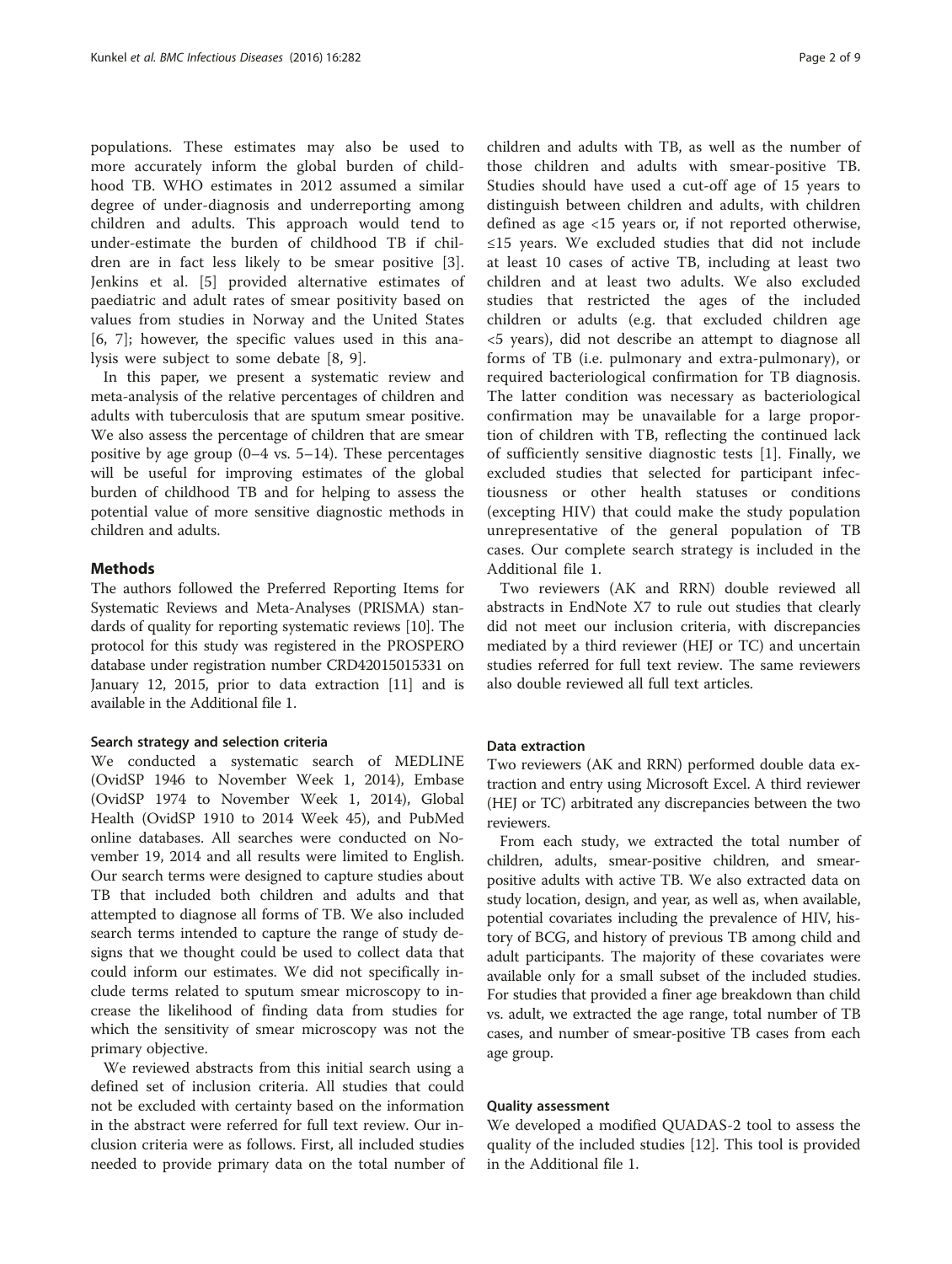# Statistical analysis

To calculate the percentage of childhood TB cases that were smear positive, we defined the numerator as the number of children reported as smear positive and the denominator as the total number of children diagnosed with TB. Because we were interested in estimating the percentage of all childhood TB cases that were smear positive, incorporating all reasons for the absence of a smear positive result, we did not restrict our analysis to patients in whom a smear test was conducted. When smear results were clearly reported for only a subset of the study population (e.g. only among new cases), we restricted our analyses to this sub-population. We repeated this procedure among adults to calculate the percentage of adult cases that were smear positive.

We performed meta-analyses using the inversevariance heterogeneity (IVhet) model [\[13](#page-8-0)], which is specifically developed for meta-analyses with high heterogeneity, in place of a random effects model, which may underestimate the width of the confidence intervals and become increasingly unreliable as heterogeneity increases. The IVhet model is implemented in the metaanalysis package MetaXL [\[14\]](#page-8-0). We included stratifications by age and study design in our final analyses; other potential stratification variables such as BCG and HIV were also considered.

### Notification data

In a parallel analysis, we extracted data on the total and smear-positive numbers of children and adults from the WHO TB case notification database [[15\]](#page-8-0). Countries started reporting both smear positive and smear negative cases in 2006, and at the date of extraction not all data for 2013 were available and we therefore restricted our analysis to 2006–2012. We estimated the proportion of children and adults with smear-positive TB for all countries, OECD member countries, and countries with WHO benchmark status. The same statistical approach was used for the notification data as for the systematic review.

# Results

The following section presents results of our systematic review and separate analysis of WHO notification data.

#### Description of included studies

The results of the literature search are displayed in Fig. 1. Our initial search yielded 1371 abstracts. Of these, 317 were referred for full text review, and 20 full texts were selected for inclusion in the qualitative synthesis and meta-analysis [[16](#page-8-0)–[35\]](#page-8-0). Table [1](#page-3-0) and Additional file [2](#page-7-0) provide information on each of the included studies. Two of the 20 included studies applied a cut-off

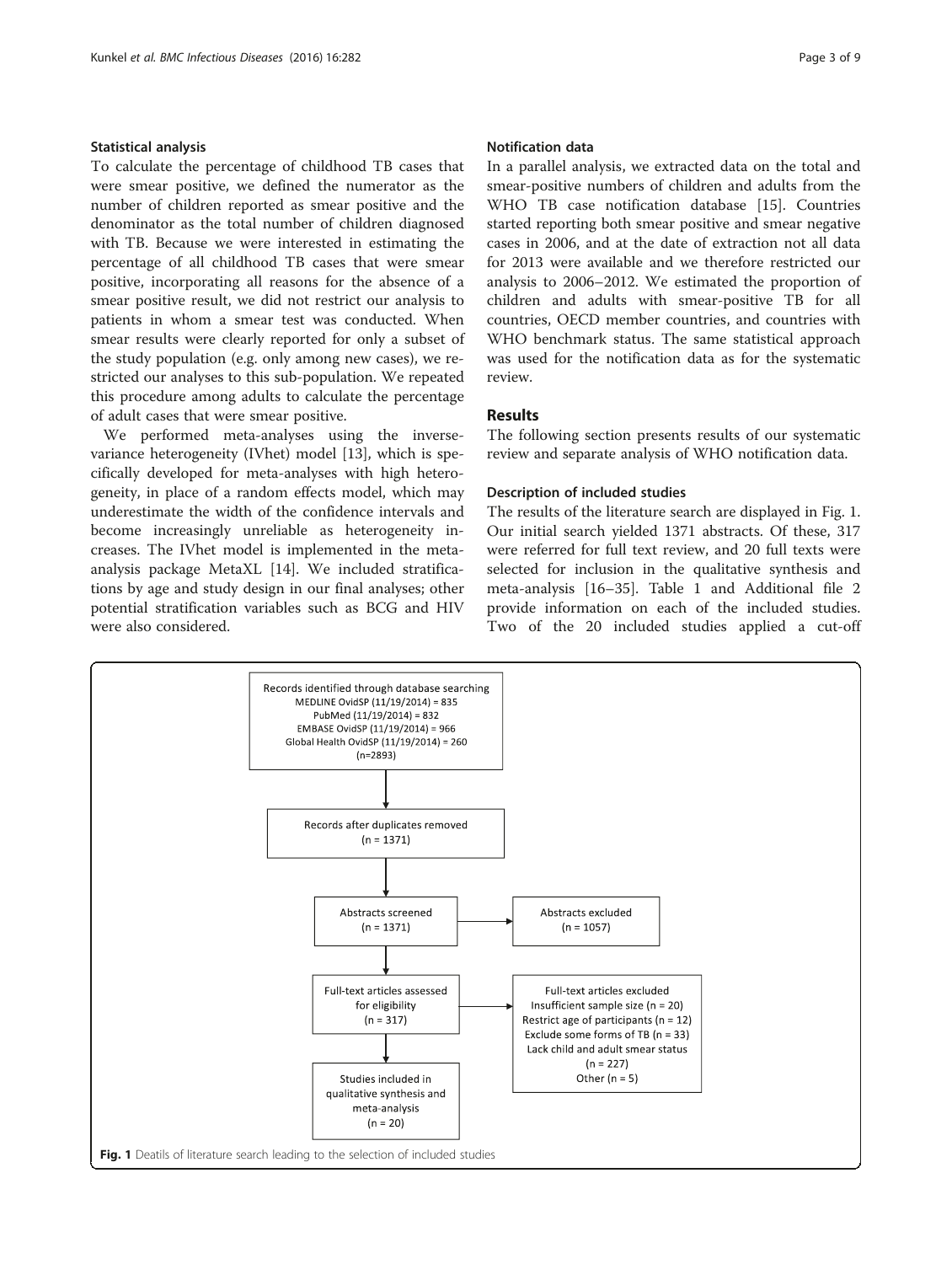|                                          |                                 | Data collection  |                  | Design              | Number of |           |                                    |                      | Additional diagnostic methods |                         |                               |                |
|------------------------------------------|---------------------------------|------------------|------------------|---------------------|-----------|-----------|------------------------------------|----------------------|-------------------------------|-------------------------|-------------------------------|----------------|
| Name                                     | Location                        | Start year       | End year         | Contact<br>tracing? |           |           | Children Adults Smear+<br>children | $S$ mear +<br>adults | X-ray                         |                         | Culture Signs and<br>symptoms | Histopathology |
| Batra                                    | Pakistan                        | 2008             | 2010             | Children Only       | 121       | 1994      | 29                                 | 1089                 | Yes                           | Unclear Yes             |                               | Yes            |
| Behera                                   | India                           | 2002             | 2008             | No                  | 2549      | 25612     | 383                                | 12984                |                               | Unclear Unclear Unclear |                               | Unclear        |
| <b>British Thoracic</b><br>Association A | United Kingdom                  | 1973             | 1974             | No                  | 123       | 1114      | 30                                 | 214                  | Unclear Yes                   |                         | Unclear                       | Yes            |
| <b>British Thoracic</b><br>Association B | United Kingdom                  | 1973             | 1976             | Yes                 | 65        | 98        | $\overline{2}$                     | 10                   | Yes                           | Yes                     | Yes                           | Yes            |
| Capewell                                 | United Kingdom                  | 1977             | 1981             | Yes                 | 28        | 50        | 1                                  | 12                   | Yes                           | Yes                     | Unclear                       | Unclear        |
| Feldacker                                | Malawi                          | 2008             | 2010             | No                  | 338       | 10143     | 36                                 | 2704                 | Yes                           | Unclear Yes             |                               | Yes            |
| Getahun                                  | Ethiopia                        | 2004             | 2009             | No                  | 459       | 5991      | 58                                 | 1594                 | Yes                           | Yes                     | Yes                           | Yes            |
| Harries 1                                | Malawi                          | 1998             | 1998             | No                  | 2739      | 20243     | 127                                | 9335                 | Yes                           | Unclear Yes             |                               | Yes            |
| Harries 2                                | Malawi                          | 1986             | 1995             | No                  | 4691      | 14686     | 83                                 | 5609                 | Yes                           | Unclear Yes             |                               | Yes            |
| Henegar                                  | Democratic<br>Republic of Congo | 2006             | 2007             | No                  | 830       | 5685      | 141                                | 3736                 | <b>No</b>                     | <b>No</b>               | Yes                           | No             |
| Hoa                                      | China, Cambodia,<br>Vietnam     | $2003 -$<br>2004 | $2004 -$<br>2005 | No                  | 360       | 37272 111 |                                    | 24854                |                               | Unclear Unclear Unclear |                               | Unclear        |
| Jackson-Sillah                           | The Gambia                      | 2002             | 2004             | Yes                 | 16        | 17        | $\mathbf{1}$                       | 5                    | Yes                           | Yes                     | Yes                           | Unclear        |
| Khazaei                                  | Iran                            | 1998             | 2002             | No                  | 163       | 2442      | 18                                 | 1329                 | Yes                           | Unclear                 | Yes                           | Yes            |
| Lienhardt                                | Senegal                         | 2004             | 2006             | Yes                 | 6         | 46        | $\overline{4}$                     | 30                   | Yes                           | Yes                     | Yes                           | Unclear        |
| Lopez                                    | Angola                          | 2009             | 2010             | No                  | 428       | 997       | 25                                 | 880                  | No                            | No                      | Yes                           | Unclear        |
| Mukherjee                                | India                           | 2008             | 2011             | No                  | 49        | 1182      | 11                                 | 809                  | Unclear                       | Unclear Unclear         |                               | Unclear        |
| Norval                                   | Cambodia                        | 1996             | 1996             | No                  | 150       | 6876      | 26                                 | 5923                 |                               | Unclear Unclear Unclear |                               | Unclear        |
| Rama Prakasha                            | India                           | 1995             | 2010             | No                  | 68        | 990       | 12                                 | 388                  | Yes                           | Yes                     | Yes                           | Yes            |
| Ramos                                    | Ethiopia                        | 1998             | 2007             | No                  | 1029      | 1194      | 132                                | 514                  | Yes                           | Unclear Yes             |                               | Yes            |
| Tagaro                                   | Vanuatu                         | 2007             | 2011             | No                  | 136       | 432       | 15                                 | 185                  | Yes                           | Unclear Yes             |                               | Unclear        |
| Wood                                     | South Africa                    | 2009             | 2009             | No                  | 3968      | 25510     | 194                                | 12117                | Unclear Yes                   |                         | Unclear                       | Unclear        |

# <span id="page-3-0"></span>Table 1 Summary of included studies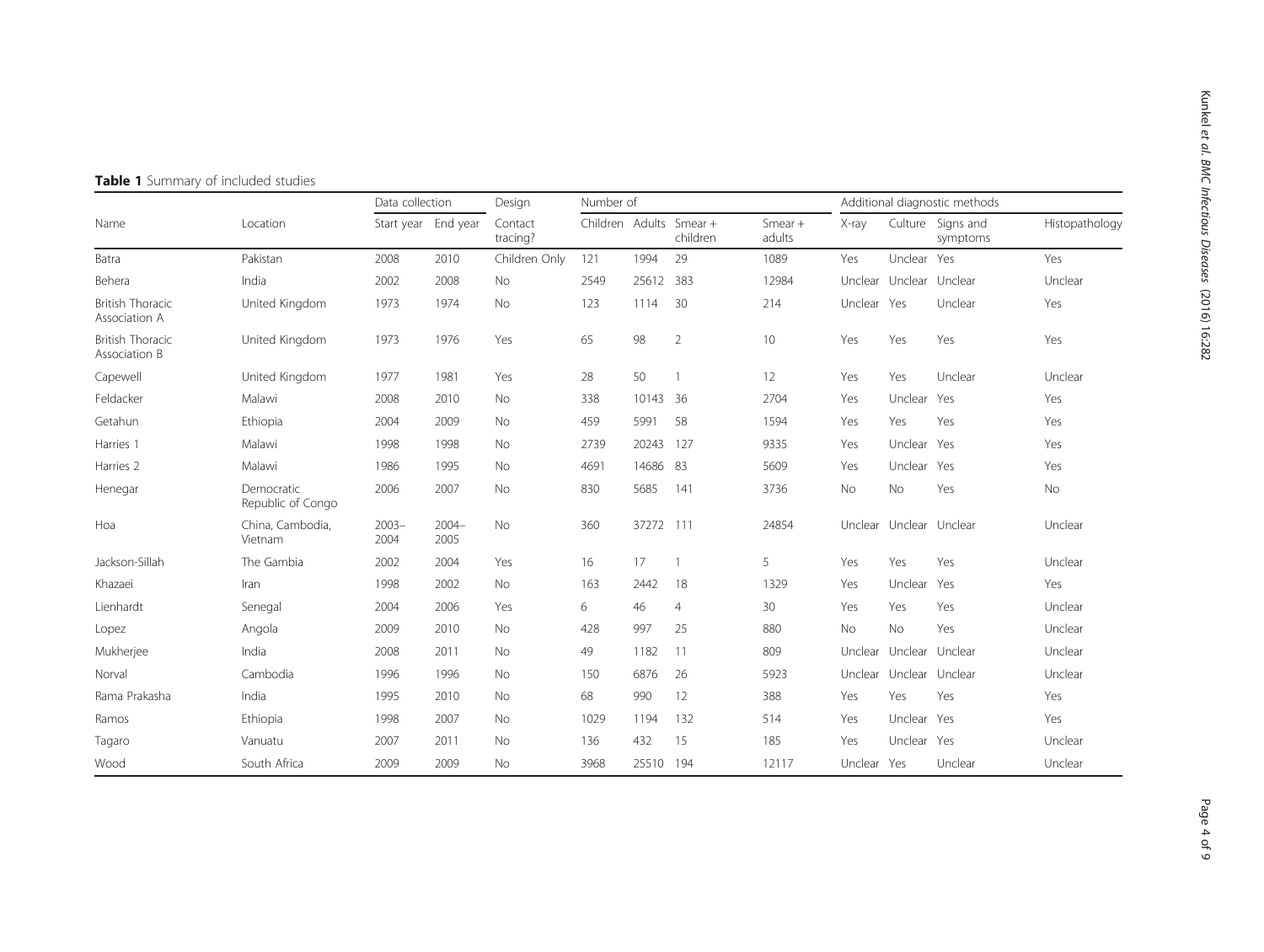<span id="page-4-0"></span>age for children of ≤15 years [\[24](#page-8-0), [28](#page-8-0)]; the remainder defined the cut-off age for children as <15 years. The 20 included studies reported smear positivity for a total of 18,316 children and 162,574 adults across 14 countries. The number of children included in each individual study ranged from six to 4691. One of the 20 studies included data on two distinct populations (adult and child index cases as well as adult and child contacts); these two populations were treated in the statistical analysis as though they were derived from two different studies [\[18\]](#page-8-0).

Of the included studies, eight provided data on child TB cases separately for younger and older children (total and smear positive only), with a cut-off age of 4 years. One of these eight studies used an age cut-off for younger children of <4 years [[29\]](#page-8-0); for the remaining studies, the cut-off used was ≤4 years. The eight studies included data on a total of 4922 children in the younger age group and 2587 children in the older age group.

Although we sought to extract data on several potential covariates including history of BCG vaccination, HIV infection, and previous TB treatment, most studies did not provide sufficient information to include these covariates in the analyses (Additional file [2](#page-7-0)). Data on BCG vaccination was provided by only one of the 20 included studies, and HIV infection by six (including two with high rates of missing data).

Quality assessments of the included studies are provided in the Additional file [1.](#page-7-0) The included studies could be broadly classified as either contact tracing studies or retrospective record-based studies. We assessed contact tracing studies as having a study population possibly not representative of the general population of TB cases; however, these studies often included extensive attempts to accurately diagnose TB among children (Table [1\)](#page-3-0). In contrast, we assessed the majority of the record-based studies as being sufficiently representative of the general population of TB cases, but given the more limited range of tests used to diagnose TB, these studies may

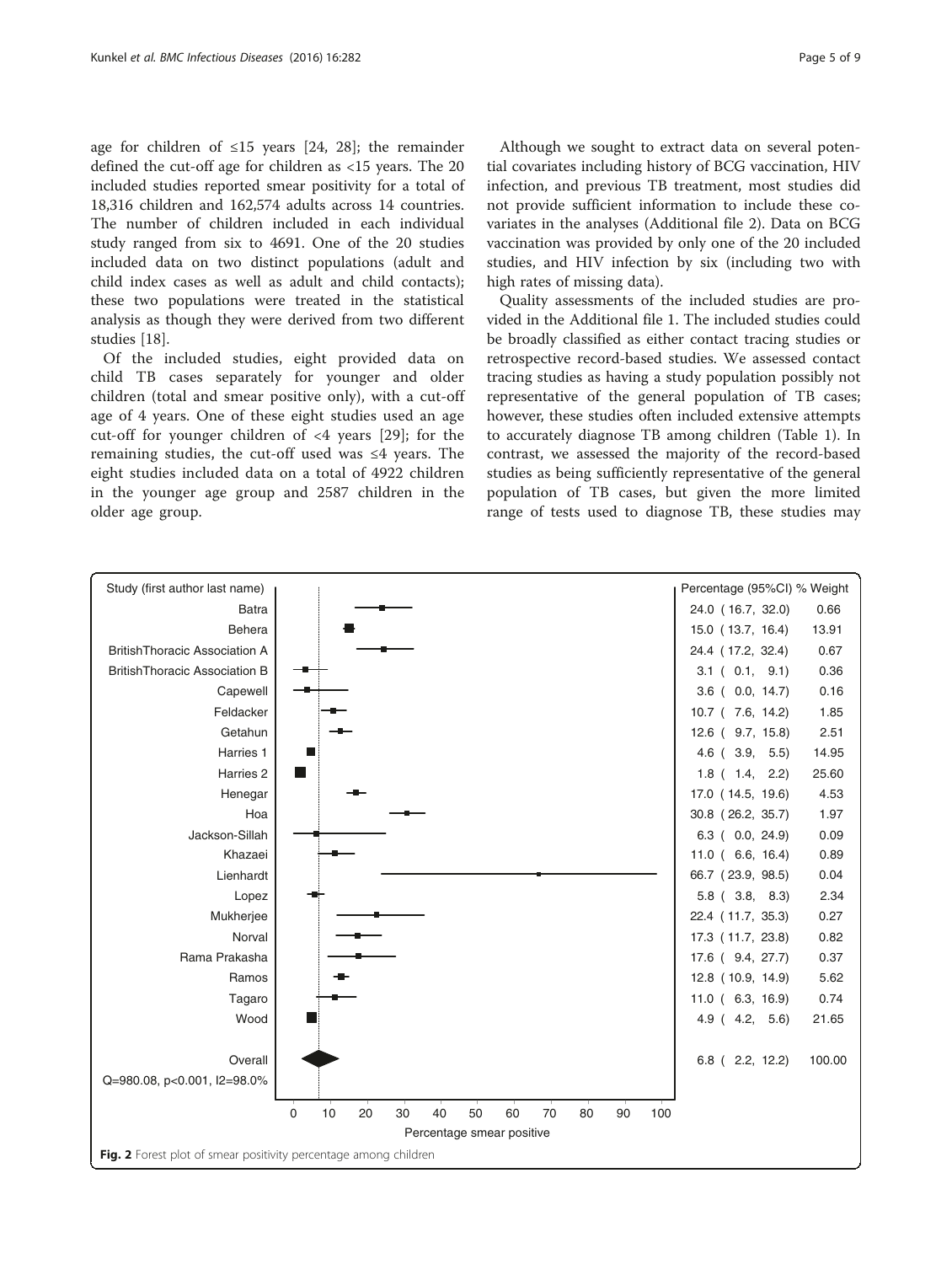have diagnosed TB in children with less reliability (Table [1\)](#page-3-0).

# Pooled percentage smear positive: children vs. adults

Figures [2](#page-4-0) and 3 show the smear positivity percentage among children and adults respectively in the 20 included papers. Results stratified by study design (contact tracing vs record-based) are included in the Additional file [1.](#page-7-0) We found a high degree of heterogeneity in the results across the included studies that could not be explained by differences in design  $(I^2 \ge 98\%$  for both adults and children). Using the IVhet method to account for this heterogeneity [[13](#page-8-0)], we obtained a pooled estimate for the percentage of TB cases with smear positive disease of 6.8 % (95 % CI 2.2–12.2 %) among children and 52.0 % (95 % CI 40.0–64.0 %) among adults.

# Pooled percentage smear positive: younger children vs. older children

Figure [4](#page-6-0) depicts the smear positivity of younger and older children respectively in the eight studies that provided data broken down into these two age groups (with a cut-off age of 4 years). These results also display considerable heterogeneity, though less so than the measures for children vs. adults  $(I^2 = 85 %$  for younger children and 77 % for older children). Using the IVhet method to account for this heterogeneity [\[13\]](#page-8-0), we obtained a pooled estimate for the percentage of TB cases with smear positive disease of 0.5 % (95 % CI 0.0–1.9 %) among younger children aged 0–4 and 14.0 % (95 % CI 8.9–19.4 %) among older children aged 5–14.

#### Analysis of notification data

The results of our parallel analysis of WHO notification data are included in the Additional file [1](#page-7-0). Our examination of these data revealed a number of limitations, including an unexpectedly high numbers of countries reporting either 0 % or 100 % of cases to be smear positive; the high frequency of cases reported as "smear unknown"; and the high variability in the proportion of cases reported as "smear unknown" even among benchmark and OECD countries. Because of these limitations, these data were not included in our primary analysis. Although the age specific estimates of smear positivity

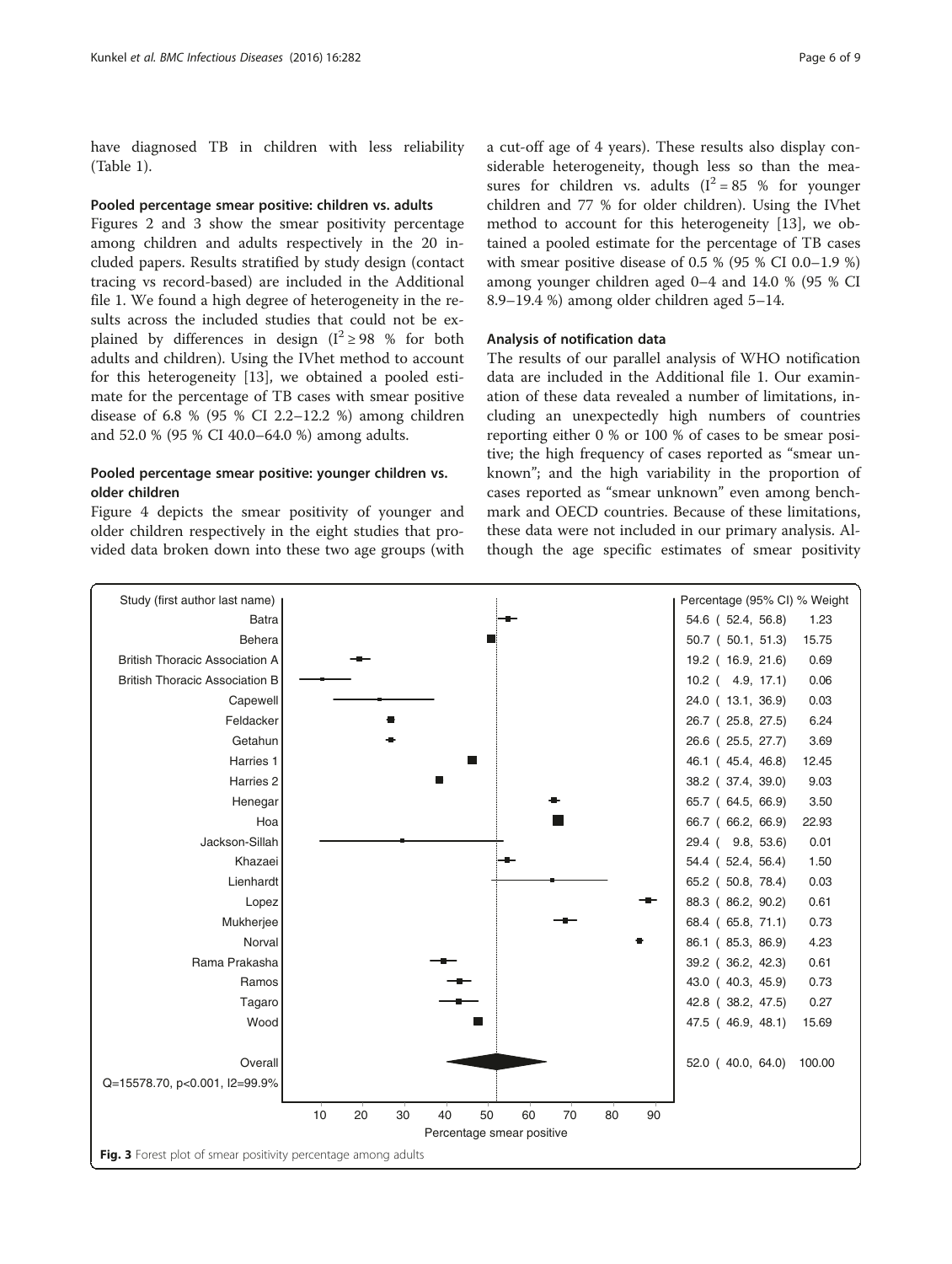<span id="page-6-0"></span>

derived from these notification data vary by which countries are included in the analysis (see Additional file [1](#page-7-0) for details), the overall results agree with our qualitative assessment of substantially lower rates of smear positivity among children than among adults.

# **Discussion**

In this study, we conducted a systematic review and metaanalysis to assess the relative percentages of paediatric and adult TB cases that present with sputum smear positive TB. We estimated that just 6.8 % of paediatric TB cases are sputum smear positive, compared with 52.0 % of adults. Furthermore, we show that this percentage varies greatly depending on the age of the children, with the percentage smear positive just 0.5 % among children aged 0– 4 compared with 14.0 % among children aged 5–14. Our results are consistent with the assumptions of Jenkins et al. [\[5](#page-8-0)], who assumed a smear positivity percentage of 8.8 % among childhood TB cases compared with 49.5– 56.6 % among adults when accounting for the underdiagnosis of children to estimate the global burden of childhood TB.

We found a high degree of heterogeneity across studies. The heterogeneity was reduced when we stratified children into age groups of 0–4 and 5–14 years, suggesting that differences in the age distributions across studies may explain some of this variability. The age structure of the included study populations was highly heterogeneous, with the percentage of children age  $\le$  5 years ranging from 38 % [[18\]](#page-8-0) to 80 % [\[35\]](#page-8-0) in the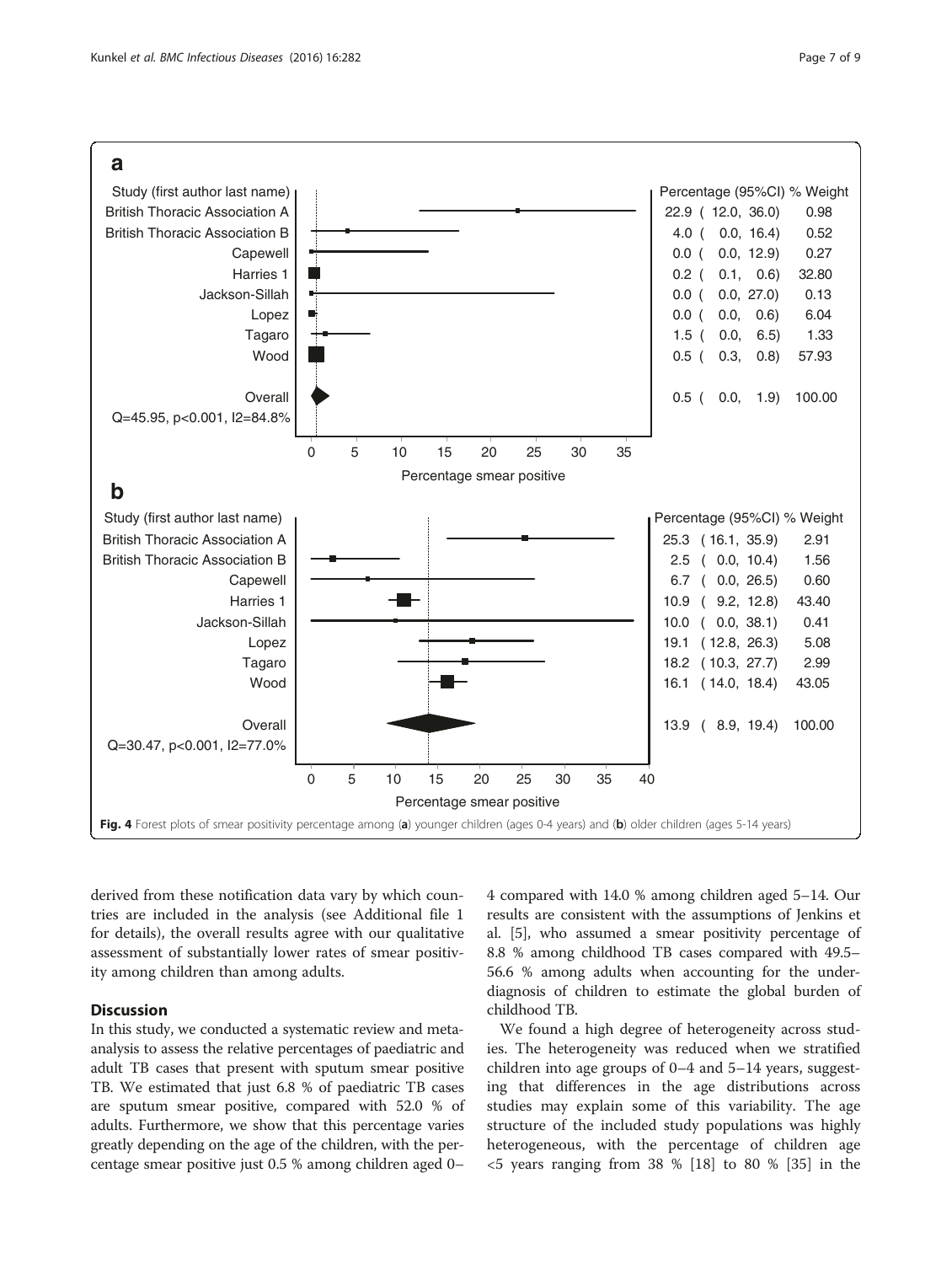<span id="page-7-0"></span>individual studies for which these data were available. However, fewer than half of the included studies provided data on the age distribution of the included children. The overall percentage of children with smear positive TB is likely to vary depending on the age structure of the population of interest, as well as the average age of infection. The percentage of paediatric TB cases who are smear positive may also differ across settings based on other factors such as the prevalence of HIV, the prevalence of BCG vaccination, and the average duration of disease prior to diagnosis. We were not able to assess many of these factors in this meta-analysis given the limited number of studies meeting the inclusion criteria.

In defining the inclusion criteria, we were careful to exclude studies that were clearly biased towards or against the mostly highly infectious TB cases (e.g. record-based studies from hospitals in which smearpositive patients were routinely hospitalised; contact tracing studies that reported data only on those adults with at least one infected child contact). However, the included study designs were not without limitations. Cases discovered through contact tracing may be less severe and less likely to be smear positive than those identified through routine surveillance. On the other hand, routine diagnosis of childhood TB, particularly in low-resource settings, is often heavily reliant on clinical diagnosis and thus may not represent the true burden of disease. Though we extracted data on diagnosis patterns from each study (Table [1](#page-3-0)), it was often difficult to assess the degree to which diagnostic aggressiveness and willingness to rely on clinical diagnosis differed across the included studies. Concerns about the potential effects of study design on representativeness and over- or under-diagnosis of TB cases are reflected in our quality assessments of the included studies provided in the Additional file 1.

New tools and methods to diagnose TB in children are needed given the low sensitivity of sputum smear microscopy and lack of other inexpensive and reliable methods in this highly vulnerable population. Recent studies have addressed the potential role of nucleic acid amplification tests such as Xpert MTB/RIF in diagnosing paediatric TB [[36, 37\]](#page-8-0). The sensitivity of Xpert MTB/RIF among children appears to exceed that of smear microscopy; however, the sensitivity is still low among culturenegative presumptive TB cases, which account for a large fraction of the burden of TB among children [\[1, 36](#page-8-0), [37\]](#page-8-0).

#### Conclusions

The low percentages of smear positivity in this analysis emphasise the degree to which national TB programs dependent on sputum smear microscopy will need to rely on clinical diagnoses of TB in children. Use of Xpert MTB/RIF would likely reduce but not eliminate this

problem. Attempts to estimate the burden of TB in children locally or globally should account for the relative degree of under-diagnosis and underreporting caused by the limitations of existing methods for diagnosing childhood TB.

# Additional file

[Additional file 1](dx.doi.org/10.1186/s12879-016-1617-9) Supplemental information for A: Search strategies, B: Rational for full text exclusions, C: Study quality assessment tool, D: Study quality assessment results, E: Stratified results by age group, F: Stratified results by study design, G: Challenges of using notification data, H: Analysis of notification data. (DOCX 612 kb)

[Additional file 2](dx.doi.org/10.1186/s12879-016-1617-9) Table of additional details for included studies. (XLSX 52 kb)

#### Abbreviations

IVhet, inverse-variance heterogeneity; TB, tuberculosis; WHO, World Health **Organization** 

#### Acknowledgements

We would like to thank Dr. Karen Steingart (Cochrane Infectious Disease Group, Liverpool School of Tropical Medicine) for valuable advice on our overall approach for this review and meta-analysis and Dr. Wolfgang Viechtbauer (Department of Psychiatry and Psychology, School for Mental Health and Neuroscience, Faculty of Health, Medicine, and Life Sciences, Maastricht University) for helpful consultation about our analytic plan. We would also like to acknowledge Ms. Janis Glover from the Yale School of Medicine Library for her help in defining search terms and the search strategy for the systematic review.

#### Funding

The TB Alliance/WHO provided funding for this study (AK, FM, TC). Additional funding was provided by the US National Institutes of Health US NIH K01AI102944 (HEJ), the Northern Norway Regional Health Authority/Faculty of Health Sciences, UIT-The Arctic University of Norway (PAzW) and the Swiss National Science Foundation (<http://www.snf.ch/en/Pages/default.aspx>) grant PBEZP3\_140163 (PAzW). The content is solely the responsibility of the authors and does not necessarily represent the views of the National Institute of Allergy and Infectious Disease or the Office of the Director, NIH. The funders had no role in the analysis or the decision to publish this manuscript.

#### Availability of data and materials

All materials are available as supplementary material.

#### Authors' contributions

HEJ and TC conceived the study. AK, HJ, and TC designed the search strategy. AK and RRN conducted initial review of abstracts and papers and performed data extraction and scoring; HEJ and TC reviewed any discrepancies in extraction and scoring. PAzW and HEJ conducted analyses. AK wrote the first draft of the paper. AK, PAzW, RRN, FM, HEJ, and TC reviewed and revised the paper and agree with the content in the final manuscript.

#### Authors' information

AK is a doctoral student in epidemiology. PAzW is a faculty member in pharmacy. RRN is a clinician researcher. FMM is a clinician researcher. HEJ is a faculty member in biostatistics. TC is a faculty member in epidemiology.

#### Competing interests

The authors declare that they have no competing interests.

#### Consent for publication

Not applicable.

Ethics approval and consent to participate Not applicable.